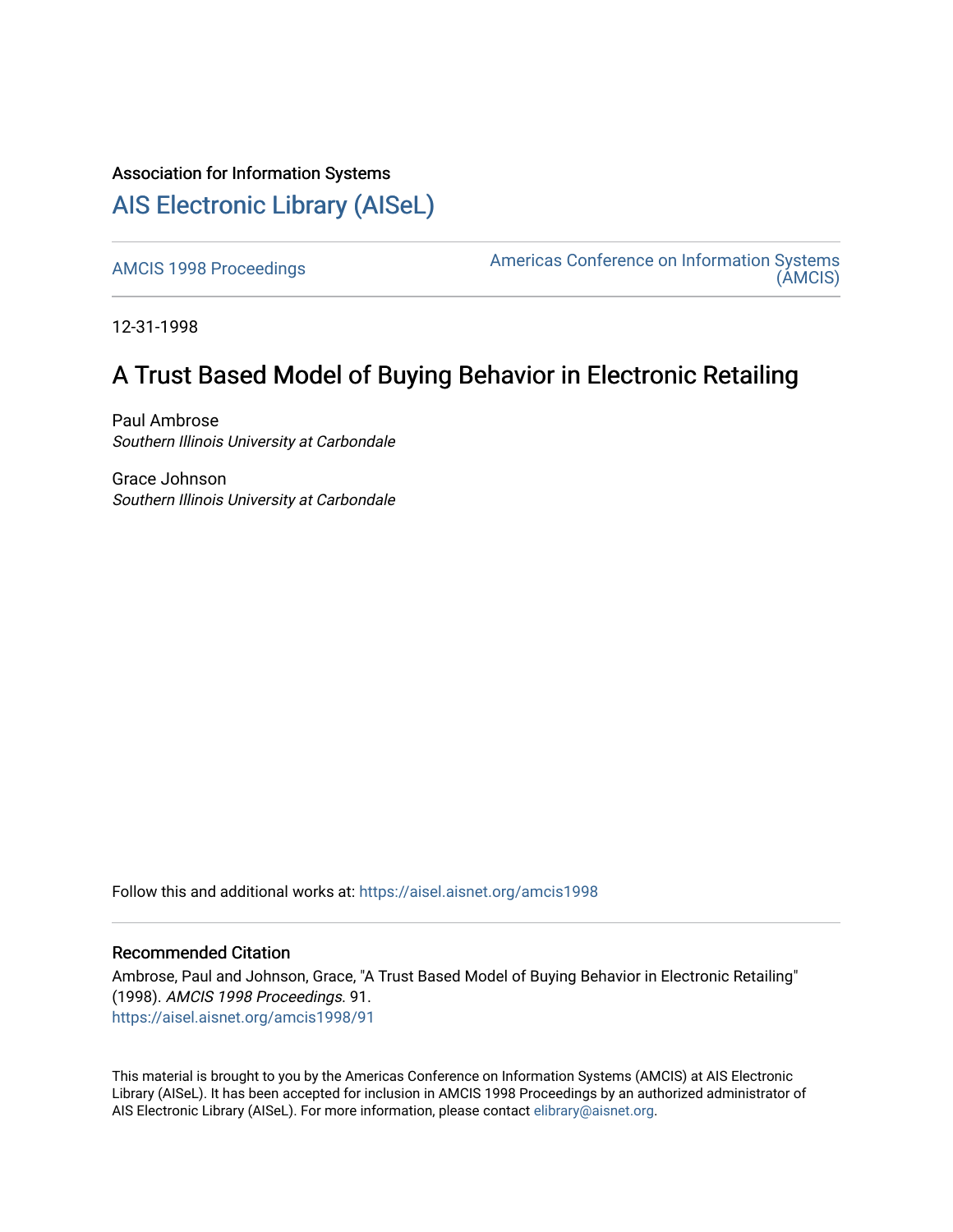# **A Trust Based Model of Buying Behavior in Electronic Retailing**

### **Paul J. Ambrose**

Department of Management Southern Illinois University at Carbondale

### **Grace J. Johnson**

Department of Marketing Southern Illinois University at Carbondale

### **Abstract**

*The exponential growth of the Internet has seen the use of this medium by organizations to sell their goods and services. While buying and selling over the Internet has grown dramatically so has been the failure of ventures that were started to sell goods or services over the Internet. This paper attributes this failure to be a function of improper understanding on the part of sellers as to how buyers buy products or services over the Internet. Focusing on the retail side of electronic commerce, this paper develops a model to explain buying behavior for products over the Internet. The model developed emphasizes on trust as being an essential component and that trust coupled with buyer motivation can help understand and manage buying over the Internet.*

#### **Introduction**

The exponential growth of the Internet in the 1990's has seen the advent of buying and selling products and services over the Internet. This phenomenon, now widely known as Internet commerce, is expected to become a \$7 billion industry by the year 2000[Moukheiber, 1997]. We now have a diverse set of products like groceries, airline tickets, insurance, books, software, and information being retailed on the Internet.

However, does this mean that Internet commerce is the way for all retailing businesses in future? Would all products be amenable to selling on the Internet? Would all buyers be willing to buy through this medium? Or would all sellers be willing to participate in this phenomenon? While these questions can be easily answered with respect to the traditional retail store set-up, the same cannot be so easily done at this developmental stage of Internet commerce.

n this paper we present a theoretical perspective to help us understand buyer behavior in Internet commerce and how an understanding of the same can help organizations leverage their position in the lucrative Internet market. We propose that trust is a particularly essential component in Internet commerce, given the nature of the interaction between seller and buyer, and that, if trust can be understood and managed, then many more buyers and sellers can successfully participate in Internet commerce. Consequently, our specific aim in this paper is to develop a trust based model of buyer behavior by integrating prior research in the fields of management and marketing. Trust has been shown to be essential in relationships [Golembiewski and McConkie, 1975; Larson and LaFasto, 1989; Mayer, Davis and Schoorman, 1995] and has been acknowledged as being important for Internet commerce to succeed. However, not much research exists in the electronic commerce literature on the role of trust in establishing stable Internet markets.

While electronic commerce is a widely used terminology to describe Internet buying and selling, we consider Internet commerce to be a subset of electronic commerce in this paper. Electronic commerce is considered to encompass buying and selling through computer networks, not necessarily limited to the Internet. Moreover we restrict the scope of this paper to retailing on the Internet and we use Internet commerce synonymously with Internet retailing.

The rest of the paper proceeds as follows. First a definition of trust is provided while dispelling common misconceptions of what trust is. Second, a theoretical model of trust based buyer behavior is presented. Finally, the usefulness of the model in the domain of Internet commerce is discussed.

#### **Defining Trust**

Research on trust has been plagued by definition problems, lack of clarity of the relationship between trust and risk, improper understanding of its antecedents and outcomes, unsuitable levels of analysis and, failure to acknowledge the role of both the trustor and trustee at the same time (Mayer, Davis and Schoorman, 1995). Researchers have highlighted the risk involved (Johnson-George and Swap, 1982), the presence of some meaningful incentive at stake (Kee and Lnox, 1970) and the vulnerability of a party (Boss, 1978) in different conceptualizations of trust.

However, contemporary research on trust is converging towards a definition that reflects all these above-mentioned aspects of trust with an emphasis on vulnerability. One such definition proposed by Mayer, Davis and Schoorman (1995) is used in this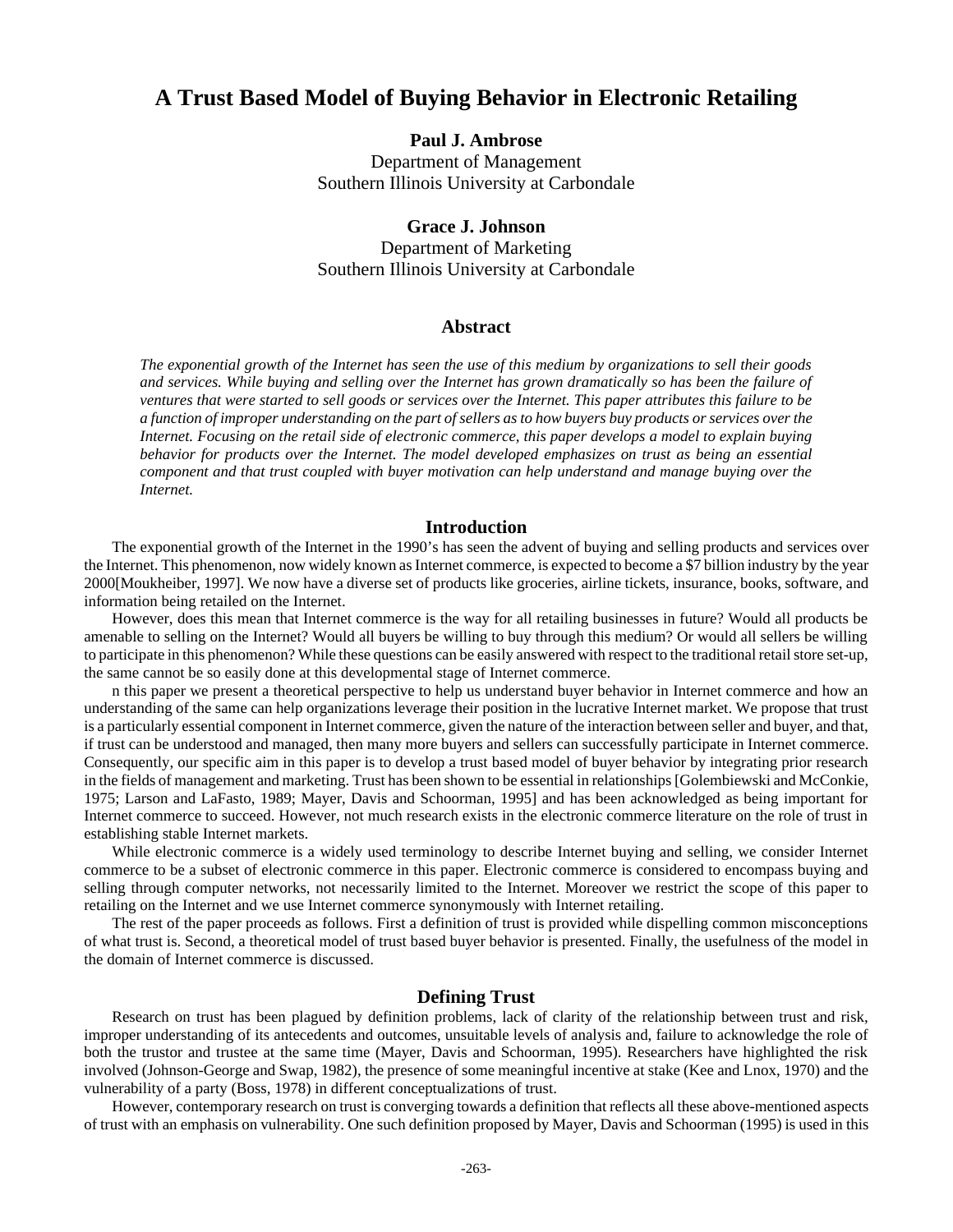paper. According to Mayer et al, trust is "the willingness of a party to be vulnerable to the actions of another party based on the expectations that the other will perform a particular action important to the trustor, irrespective of the ability to monitor or control that other party". This definition accentuates vulnerability, which is not just risk-taking but the willingness to take risk.

Moreover, Mayer et al differentiate this definition from other misused synonyms like cooperation, confidence and predictability. Cooperation can exist between two parties even if they do not trust each other. Confidence undermines the risk involved in a relationship. Predictability negates uncertainty that can exist in relationships.

The above definition of trust can be effectively applied in Internet retailing. This facet of retailing relies on a non face-to-face interaction between the buyer and seller, which increases the buyer's vulnerability. We use this definition to further develop our buyer behavior model in the next section.

#### **A Trust Based Buying Behavior Model**

Trust plays an essential component for successful Internet retailing as discussed earlier. While trust is fundamental in Internet retailing, organizations cannot merely leverage trust to compete and survive in this new environment. The buyer's motivation to buy the product(s) will also play an important role in the buying and selling of products over the Internet. Recognizing this, we develop our model including these factors as follows.

Figure 1 portrays the trust based buying behavior model developed in this paper. This model presents trust in a buyingselling relationship, and the buyer's motivation as the essential factors influencing buying in Internet retailing. This model combines traditional marketing philosophy on customer motivation to buy and the trust model developed by Mayer, Davis and Schoorman (1995). The model is further explained as follows.



**Figure 1. Trust Based Model of Buying Behavior**

The trust portion of the model, simplified from Mayer et al's model of trust consists of the buyer's propensity to trust the seller and the seller's capability to be trustworthy. The buyer's propensity to trust is a trait possessed by the buyer and will vary among buyers. It refers to the general willingness to trust others and here, the general willingness to trust the seller. This factor is important in Internet selling, as when not much information on the seller is available to the buyer prior to purchase, a buyer with a high propensity to trust will more likely be a potential customer than a buyer with lower propensity. New sellers in Internet retailing need to understand this factor and need to see fit between their offer and the buyer's propensity to trust before launching out their Internet retailing business.

A buyer's propensity to trust is not constant for a particular seller and can vary over time. The seller thus can improve his trustworthiness image by consciously managing three factors – ability, benevolence and integrity. Ability refers to skills,

competencies and characteristics that a seller has in a domain. Sellers need to convince buyers of their ability to deliver products of promised capabilities. Benevolence is the extent the seller is perceived as wanting to do good to a buyer. Buyers need to be convinced that the seller is genuinely attempting to look beyond profits to do good for them. Integrity refers to the buyers' perception that the seller adheres to a set of principles that the buyers find acceptable.

Ability, benevolence and integrity are equally important in establishing trustworthiness, where trustworthiness is more a continuum rather than a binary outcome – trustworthy or not trustworthy. While a seller can manage these factors to better his or her trustworthiness, the buyer's propensity to trust will be an influencing factor as to how much the three factors can be managed to improve trustworthiness. Thus the model depicts buyer's propensity to trust as being an influencing factor on these three factors and the trust construct.

Positive outcome for sellers in terms of sales does not materialize from trust alone. Apart from trust, the buyer's motivation to buy is required. This part of the model draws its premise from traditional marketing concepts to examine what can constitute a buyer's motivation to buy the product. Three factors are considered essential to motivate the customer to buy the product electronically. First the customer must have the need for the product. Only a need will induce a buyer to look for a product to satisfy that need. Second, need has to be backed by the capacity to buy the product that the buyer wants. This capacity refers to the resources (usually financial) that the buyer has to obtain the product. Finally, a customer with a need and the necessary capacity might not be willing to buy at a certain point in time for a variety of situational, personal or social reasons.